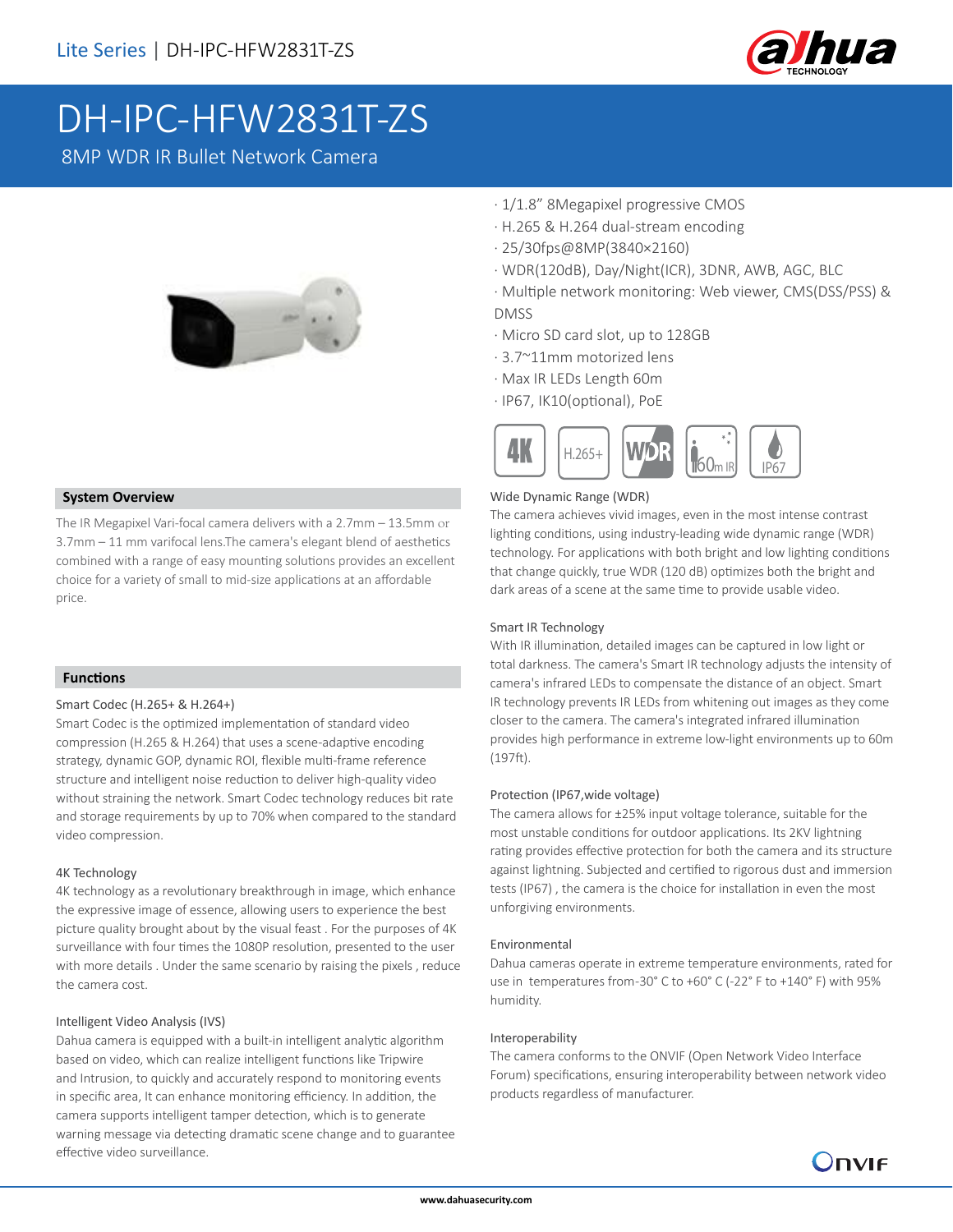# Lite Series | DH-IPC-HFW2831T-ZS

# **Technical Specification**

| Camera                          |      |                                                                                                                                                                                            |            |            |           |  |
|---------------------------------|------|--------------------------------------------------------------------------------------------------------------------------------------------------------------------------------------------|------------|------------|-----------|--|
| Image Sensor                    |      | 1/1.8" 8Megapixel progressive CMOS                                                                                                                                                         |            |            |           |  |
| <b>Effective Pixels</b>         |      | 3840(H) x2160(V)                                                                                                                                                                           |            |            |           |  |
| RAM/ROM                         |      | 512MB/128MB                                                                                                                                                                                |            |            |           |  |
| <b>Scanning System</b>          |      | Progressive                                                                                                                                                                                |            |            |           |  |
| <b>Electronic Shutter Speed</b> |      | Auto/Manual, 1/3~1/100000s                                                                                                                                                                 |            |            |           |  |
| Minimum Illumination            |      | 0.004Lux/F1.9( Color,1/3s,30IRE)<br>0.09Lux/F1.9Color,1/30s,30IRE)<br>OLux/F1.9(IR on)                                                                                                     |            |            |           |  |
| S/N Ratio                       |      | More than 50dB                                                                                                                                                                             |            |            |           |  |
| IR Distance                     |      | Distance up to 60m(197ft)                                                                                                                                                                  |            |            |           |  |
| IR On/Off Control               |      | Auto/ Manual                                                                                                                                                                               |            |            |           |  |
| <b>IR LEDS</b>                  |      | 4                                                                                                                                                                                          |            |            |           |  |
| Lens                            |      |                                                                                                                                                                                            |            |            |           |  |
| Lens Type                       |      | Motorized                                                                                                                                                                                  |            |            |           |  |
| Mount Type                      |      | Board-in                                                                                                                                                                                   |            |            |           |  |
| <b>Focal Length</b>             |      | $3.7$ mm $^{\sim}$ 11mm                                                                                                                                                                    |            |            |           |  |
| Max. Aperture                   |      | F1.9                                                                                                                                                                                       |            |            |           |  |
| Angle of View                   |      | H:112°~46°, V:60°~26°                                                                                                                                                                      |            |            |           |  |
| <b>Focus Control</b>            |      | Motorized                                                                                                                                                                                  |            |            |           |  |
| <b>Close Focus Distance</b>     |      | 0.2m(0.66ft)                                                                                                                                                                               |            |            |           |  |
|                                 | Lens | Detect                                                                                                                                                                                     | Observe    | Recognize  | Identify  |  |
| <b>DORI Distance</b>            | W    | 83m(272ft)                                                                                                                                                                                 | 33m(108ft) | 17m(56ft)  | 8m(26ft)  |  |
|                                 | T    | 190m(623ft)                                                                                                                                                                                | 76m(249t)  | 38m(125ft) | 19m(62ft) |  |
| PTZ                             |      |                                                                                                                                                                                            |            |            |           |  |
| Pan/Tilt Range                  |      | Pan:0° ~360°; Tilt:0° ~90°; Rotation:0° ~360°                                                                                                                                              |            |            |           |  |
| Intelligence                    |      |                                                                                                                                                                                            |            |            |           |  |
| <b>Event Trigger</b>            |      | Motion detection, Video tampering, Scene changing,<br>Network disconnection, IP address conflict, Illegal<br>access, Storage anomaly                                                       |            |            |           |  |
| <b>IVS</b>                      |      | Tripwire, Intrusion                                                                                                                                                                        |            |            |           |  |
| Video                           |      |                                                                                                                                                                                            |            |            |           |  |
| Compression                     |      | H.265/H.264H/MJPEG(Sub Stream)                                                                                                                                                             |            |            |           |  |
| Smart Codec                     |      | Support H.265+/H.264+                                                                                                                                                                      |            |            |           |  |
| <b>Streaming Capability</b>     |      | 2 Streams                                                                                                                                                                                  |            |            |           |  |
| Resolution                      |      | 4K(3840×2160)/6M(3072×2048)/5M(2560×1920)/<br>3M(2048x1536)/3M(2304×1296)/<br>1080P(1920×1080)/1.3M(1280x960)/<br>720P(1280×720)/D1(704×576/704×480)/<br>VGA(640×480)/CIF(352×288/352×240) |            |            |           |  |
| <b>Frame Rate</b>               |      | Main Stream: 4K (1~25/30fps)                                                                                                                                                               |            |            |           |  |
|                                 |      | Sub Stream: D1(1~25/30fps)                                                                                                                                                                 |            |            |           |  |
| <b>Bit Rate Control</b>         |      | CBR/VBR<br>H.264: 32Kbps~8192Kbps                                                                                                                                                          |            |            |           |  |
| <b>Bit Rate</b>                 |      | H.265: 16Kbps~8192Kbps                                                                                                                                                                     |            |            |           |  |

| Day/Night                                     | Auto(ICR) / Color / B/W                                                                                                                                |
|-----------------------------------------------|--------------------------------------------------------------------------------------------------------------------------------------------------------|
| <b>BLC Mode</b>                               | BLC / HLC / WDR(120dB)                                                                                                                                 |
| White Balance                                 | Auto/Natural/Street Lamp/Outdoor/Manual                                                                                                                |
| Gain Control                                  | Auto/Manual                                                                                                                                            |
| Noise Reduction                               | 3D DNR                                                                                                                                                 |
| <b>Motion Detetion</b>                        | Off / On (4 Zone, Rectangle)                                                                                                                           |
| Region of Interest                            | Off / On (4 Zone)                                                                                                                                      |
| <b>Electronic Image</b><br>Stabilization(EIS) | N/A                                                                                                                                                    |
| Smart IR                                      | Support                                                                                                                                                |
| Digital Zoom                                  | 16x                                                                                                                                                    |
| Flip                                          | 0°/90°/180°/270°                                                                                                                                       |
| Mirror                                        | Off/On                                                                                                                                                 |
| <b>Privacy Masking</b>                        | Off / On (4 Area, Rectangle)                                                                                                                           |
| Audio                                         |                                                                                                                                                        |
| Compression                                   | N/A                                                                                                                                                    |
| Network                                       |                                                                                                                                                        |
| Ethernet                                      | RJ-45 (10/100Base-T)                                                                                                                                   |
| Protocol                                      | HTTP;HTTPS;TCP;ARP;RTSP;RTP;RTCP;UDP;SMTP;<br>FTP;DHCP;DNS;DDNS;PPPoE;IPV4/V6;QoS;UPnP;<br>NTP;Bonjour;IEEE 802.1X;Multicast;ICMP;IGMP;TL<br>S;NFS;SSH |
| Interoperability                              | ONVIF, PSIA, CGI                                                                                                                                       |
| <b>Streaming Method</b>                       | Unicast / Multicast                                                                                                                                    |
| Max. User Access                              | 10 Users / 20 Users                                                                                                                                    |
| Edge Storage                                  | NAS<br>Local PC for instant recording<br>Micro SD Card 128GB                                                                                           |
| Web Viewer                                    | IE, Chrome, Firefox, Safari                                                                                                                            |
| Management Software                           | Smart PSS, DSS, DMSS                                                                                                                                   |
| Smart Phone                                   | IOS, Android                                                                                                                                           |
| Certifications                                |                                                                                                                                                        |
| Certifications                                | CE (EN 60950:2000)<br>UL:UL60950-1<br>FCC: FCC Part 15 Subpart B                                                                                       |
| Interface                                     |                                                                                                                                                        |
| Video Interface                               | N/A                                                                                                                                                    |
| Audio Interface                               | N/A                                                                                                                                                    |
| <b>RS485</b>                                  | N/A                                                                                                                                                    |
| Alarm                                         | N/A                                                                                                                                                    |
| Electrical                                    |                                                                                                                                                        |
| Power Supply                                  | DC12V PoE (802.3af)(Class 0)                                                                                                                           |
| Power Consumption                             | $<$ 14.3W                                                                                                                                              |
|                                               |                                                                                                                                                        |